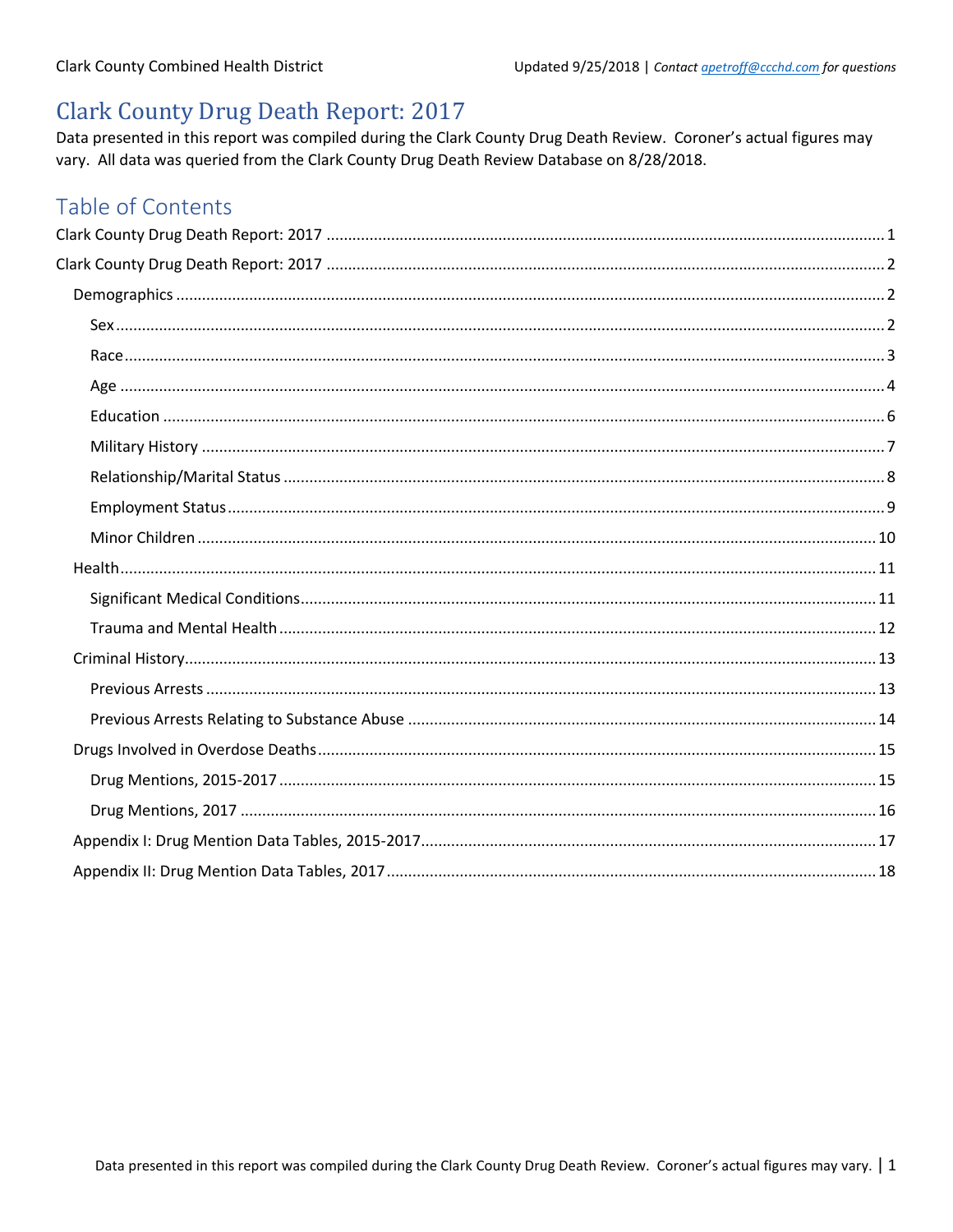# <span id="page-1-0"></span>Clark County Drug Death Report: 2017

Data presented in this report was compiled during the Clark County Drug Death Review. Coroner's actual figures may vary. All data was queried from the Clark County Drug Death Review Database on 8/28/2018.

There were 106 drug-related deaths in 2017 reviewed by the Clark County Drug Death Review Committee, a 28% increase from 83 in 2016 (Figure 1).



*Figure 1: Total number of drug-related deaths reviewed by the Drug Death Review Committee in Clark County from 2015-2017.*

### <span id="page-1-1"></span>Demographics

### <span id="page-1-2"></span>Sex

In 2017, 74.5% of individuals who died of an overdose in Clark County were male and 25.5% were female (Figure 2).



*Figure 2: Percent of total drug-related deaths by sex and year in Clark County in 2015, 2016, and 2017.*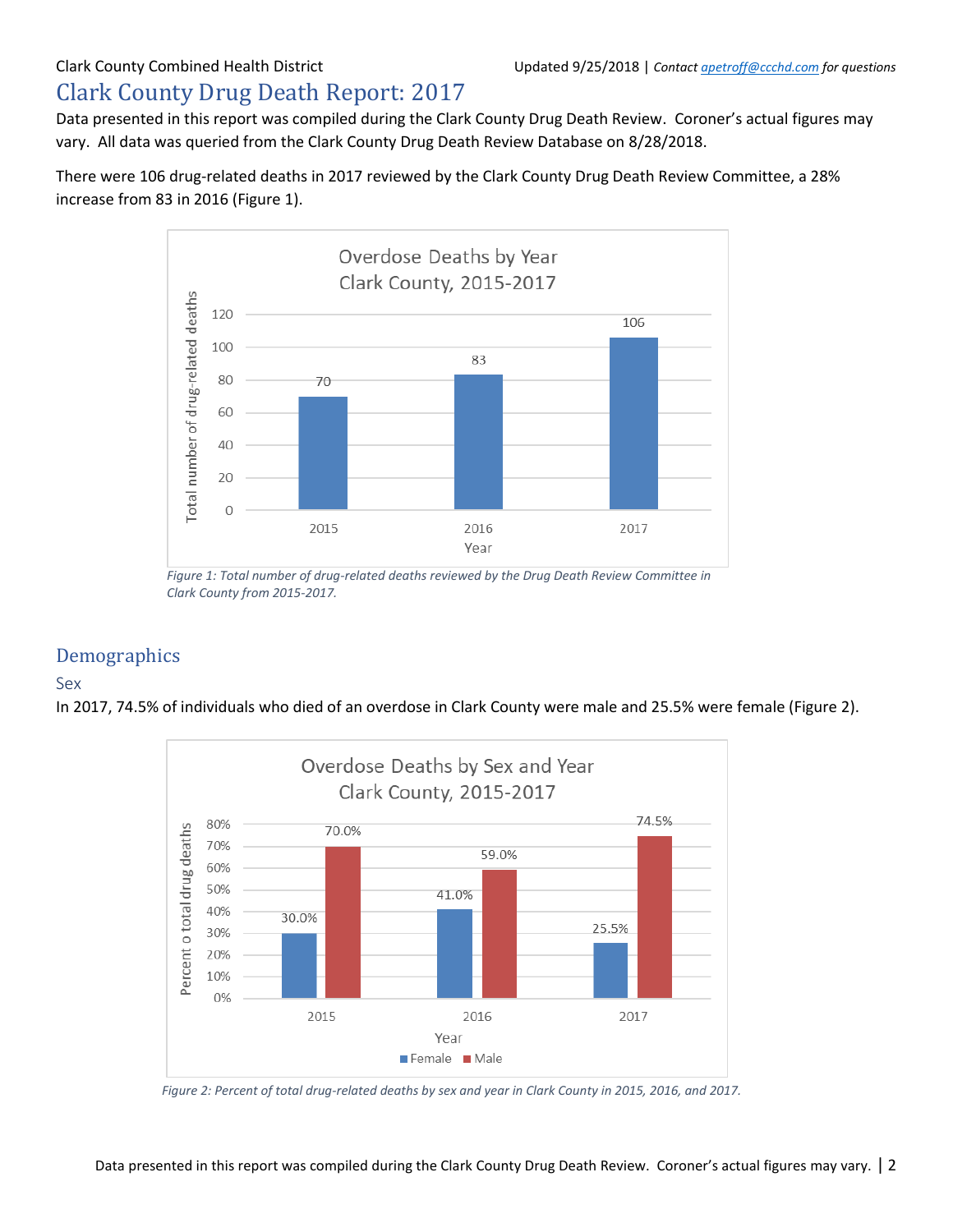#### <span id="page-2-0"></span>Race

87.7% of individuals who died of an overdose in 2017 were white, 11.3% were black, and 0.9% was Native American (Figure 3; See Table 1 for race breakdown in 2015 and 2016). These percentages are slightly different than Clark County's overall population (White: 86.3%, Black: 8.8%, American Indian and Alaska Native: 0.3%).



*Figure 3: Percent of total drug-related deaths by race in Clark County in 2017.*

| Race                                   | 2015  | 2016        | 2017             | 2015-2017 |
|----------------------------------------|-------|-------------|------------------|-----------|
| White                                  | 90.0% | 90.4% 87.7% |                  | 89.2%     |
| <b>Black</b>                           | 7.1%  | 9.6%        | 11.3%            | 9.7%      |
| <b>Hispanic</b>                        | 1.4%  | $0.0\%$     | 0.0 <sub>%</sub> | 0.4%      |
| <b>Other (specify) Native American</b> | 0.0%  | $0.0\%$     | 0.9%             | 0.4%      |
| <b>Other (specify) - Multiple</b>      | 1.4%  | $0.0\%$     | 0.0%             | 0.4%      |

| Table 1: Percent of total drug deaths by race in Clark County in 2015, 2016, and 2017. |  |  |  |
|----------------------------------------------------------------------------------------|--|--|--|
|----------------------------------------------------------------------------------------|--|--|--|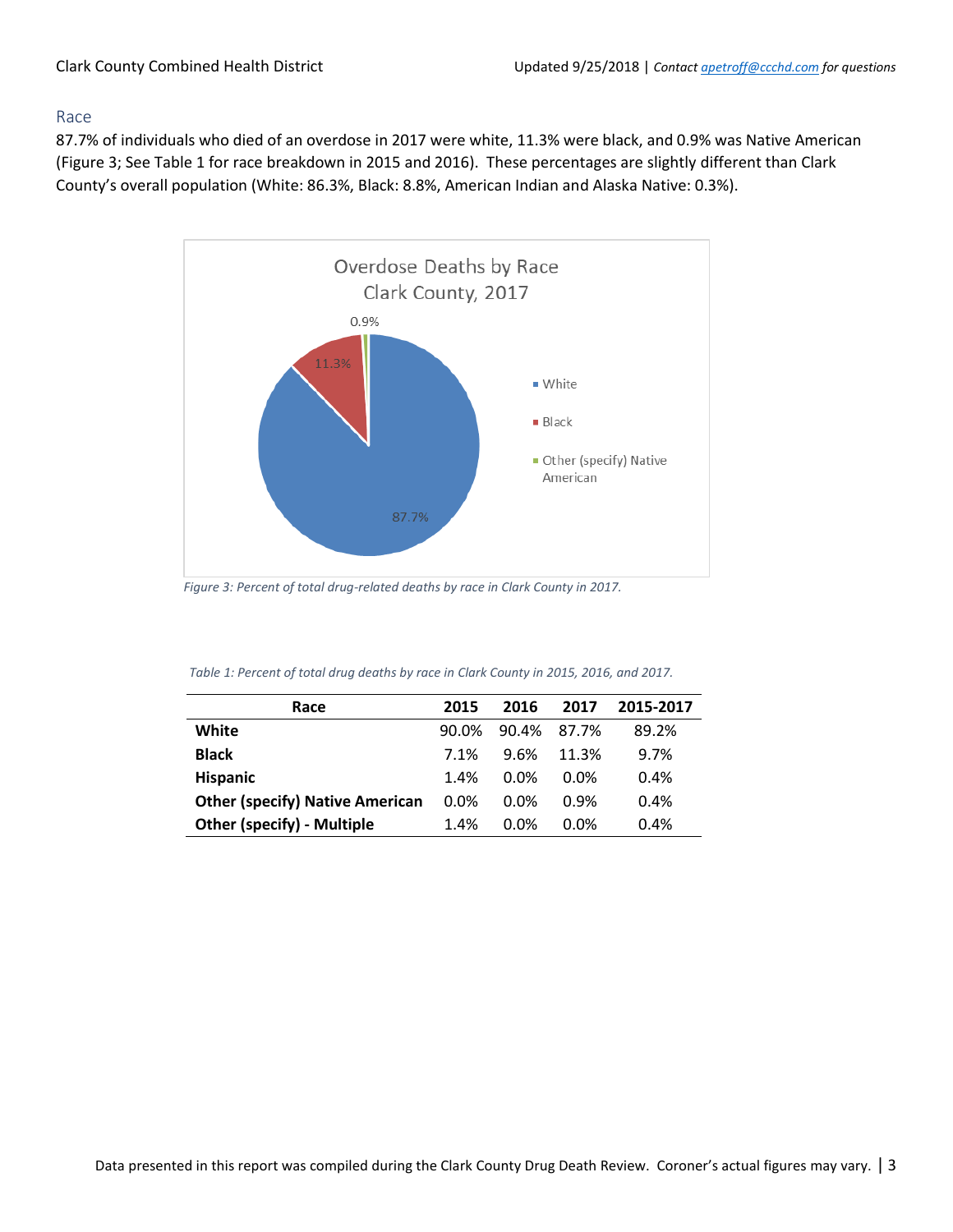### <span id="page-3-0"></span>Age

The most common age group among individuals who died of a drug overdose between 2015-2017 was 35-44 years, accounting for 27% of all overdose deaths (Figure 4). The next most common age group was 45-54 years, at 24.3% of deaths.



*Figure 4: Percent of total drug deaths by age group in Clark County, 2015-2017*

In 2017, the most common age group among individuals who died of a drug overdose was 25-34 years, accounting for 33% of all overdose deaths (Figure 5). The next most common age group was 35-44 years, at 28.3% of deaths.



*Figure 5: Percent of total drug deaths by age group in Clark County, 2017*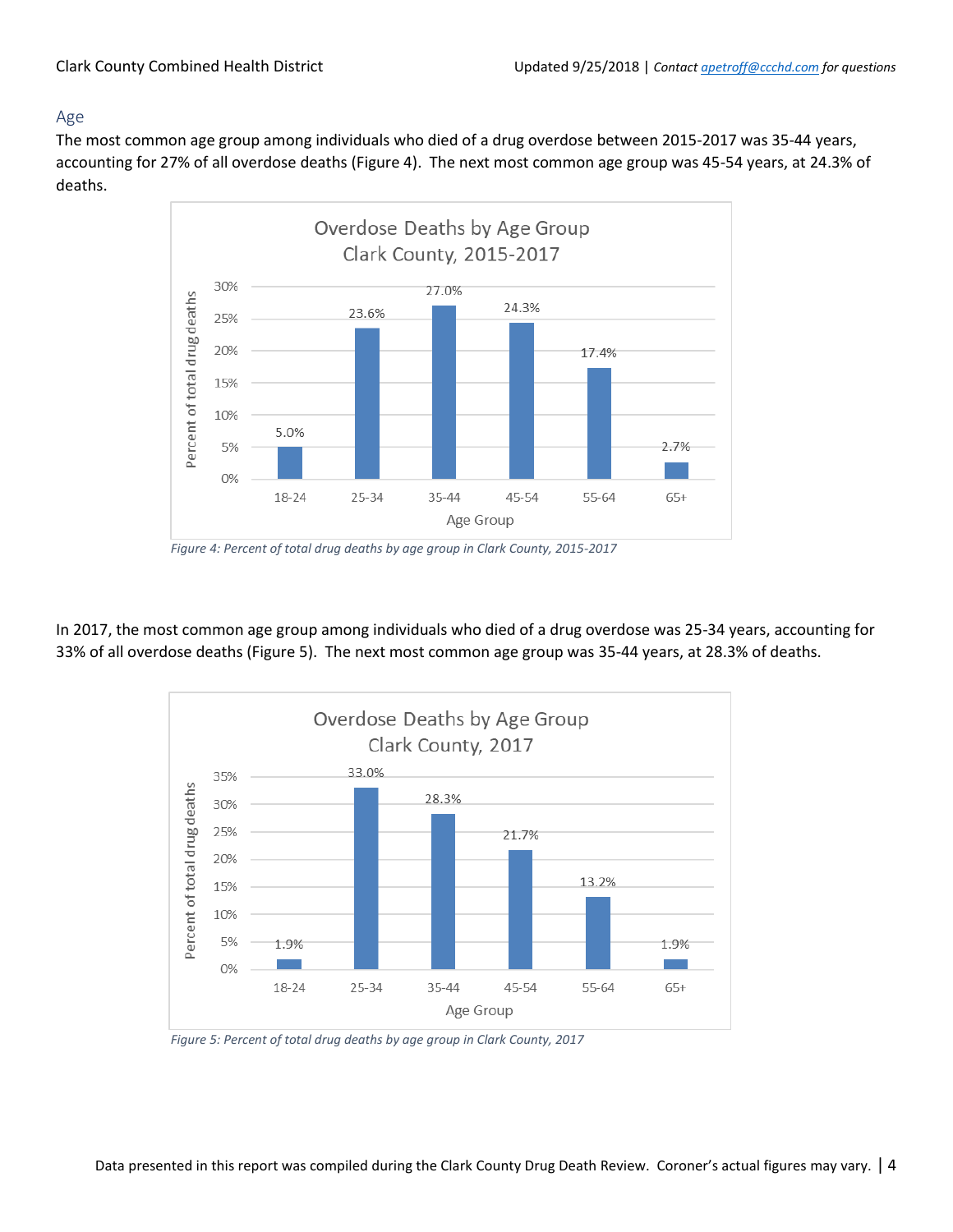In 2016, the most common age group among individuals who died of an overdose was 55-64 years, accounting for 28.9% of all overdose deaths (Figure 6). The next most common age group was 35-44 years, at 24.1% of deaths.



*Figure 6: Percent of total drug deaths by age group in Clark County, 2016*

In 2015, the most common age group among individuals who died of an overdose was 45-54 years, accounting for 32.9% of all overdose deaths (Figure 7). The next most common age group was 35-44 years, at 28.6% of deaths.



*Figure 7: Percent of total drug deaths by age group in Clark County, 2015*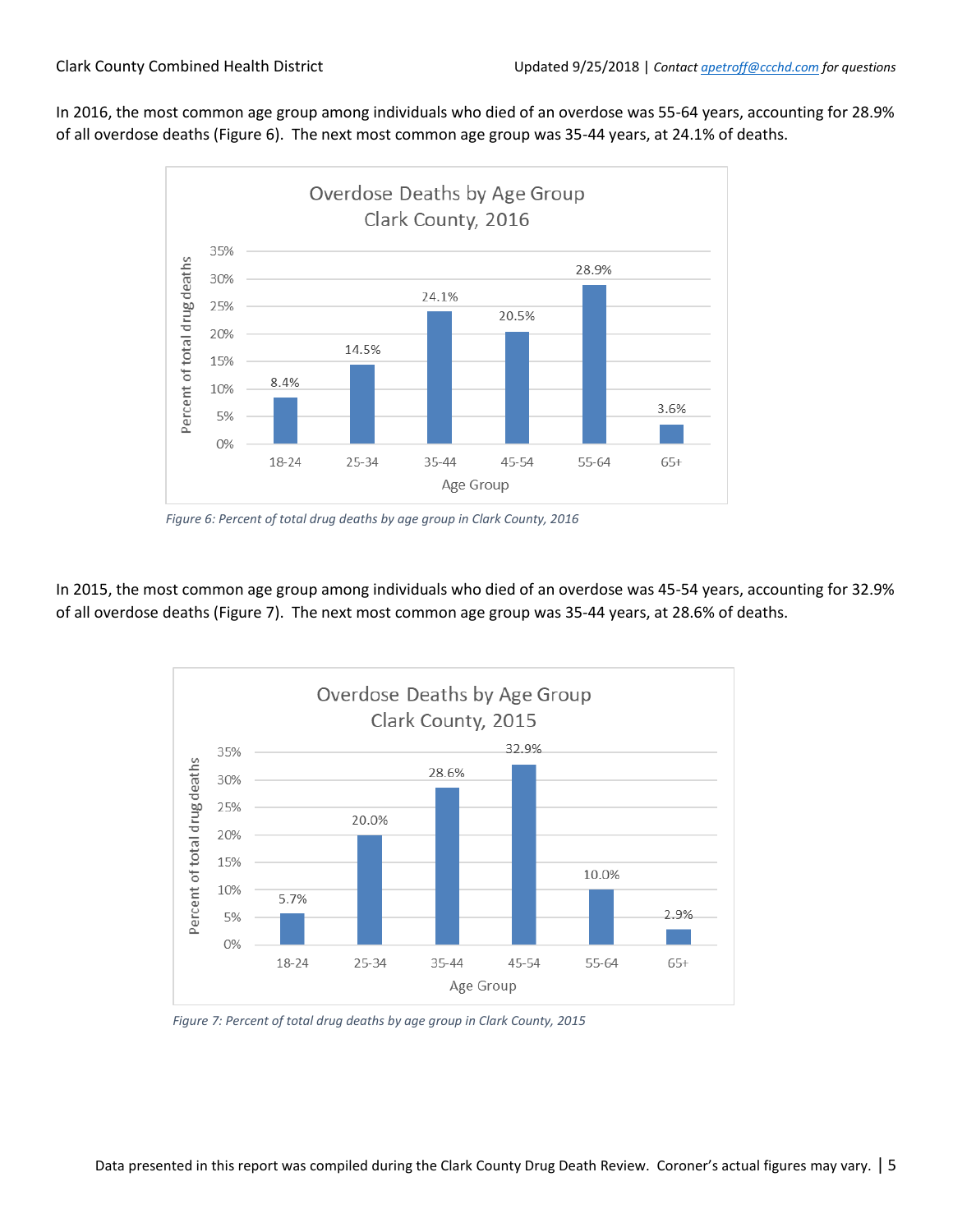### <span id="page-5-0"></span>Education

55.2% of individuals who died of an overdose in Clark County from 2015-2017 had a high school diploma or GED (Figure 8).



*Figure 8: Percent of total drug deaths by education in Clark County, 2015-2017*

### In 2017, 53.8% of individuals who died of an overdose in Clark County had a high school diploma or GED (Figure 9).



*Figure 9: Percent of total drug deaths by education in Clark County, 2017*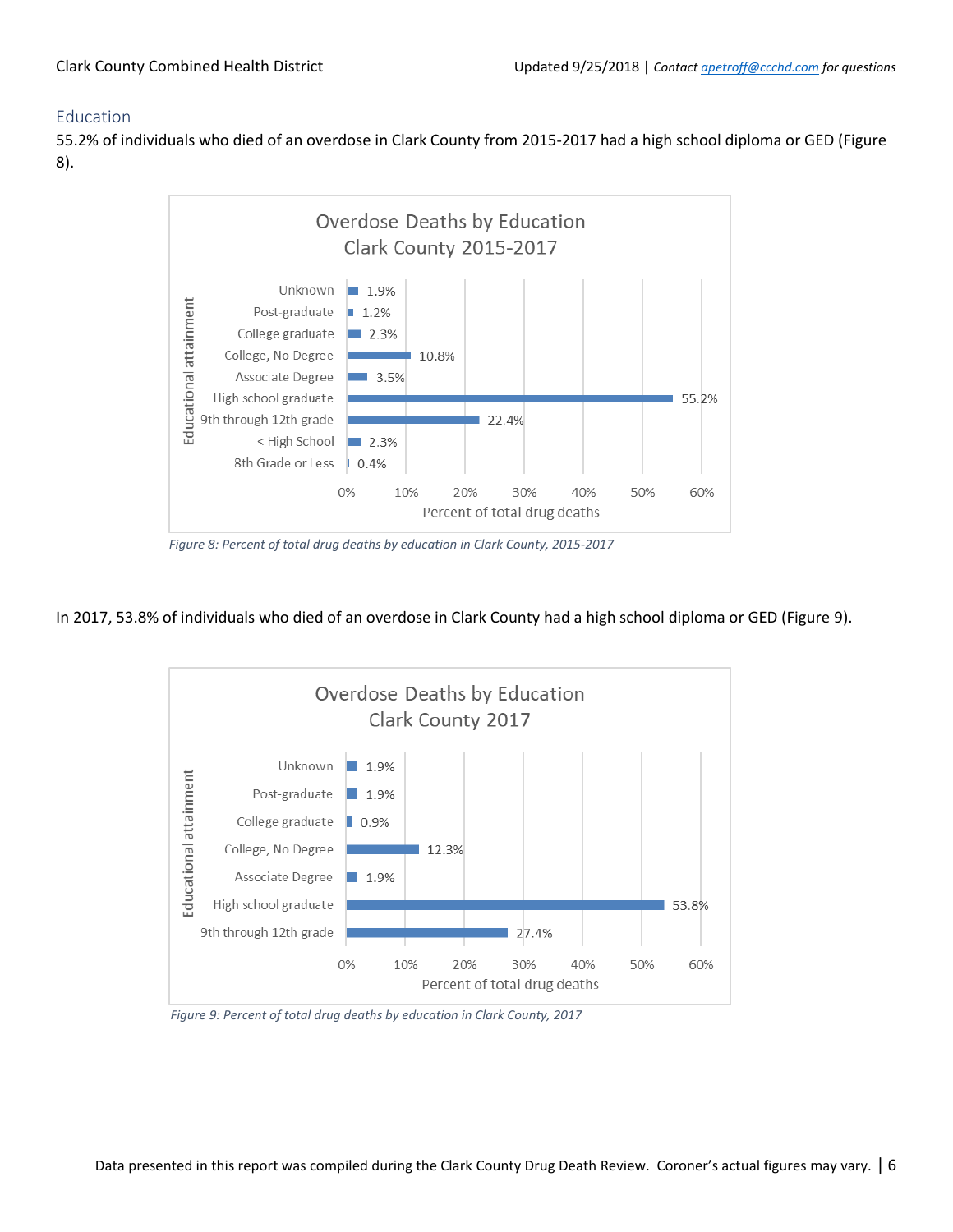#### <span id="page-6-0"></span>Military History

Twenty-four (24) individuals who died of an overdose between 2015-2017 had any military history, 9.3% of the total (Figure 10). It is unknown with what branch they served or whether their status was active duty, reserve, or veteran.



In 2017, 10 individuals had any military history, 9.4% of the total (Figure 11). It is unknown with what branch they served or whether their status was active duty, reserve, or veteran.



*2017*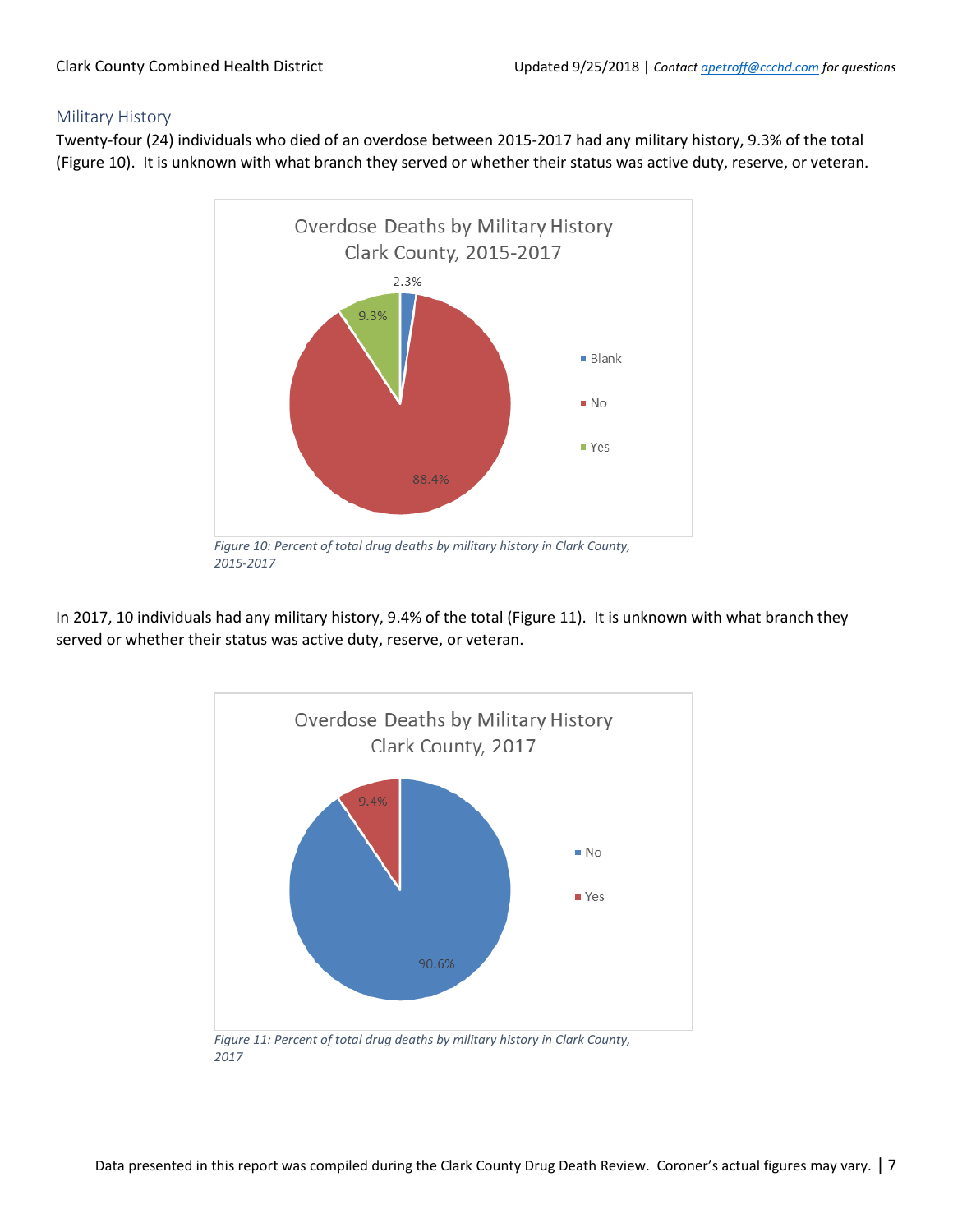#### <span id="page-7-0"></span>Relationship/Marital Status

50.6% of individuals who died of an overdose between 2015-2017 were never married, 25.5% were divorced, and 20.8% were married (Figure 12).



*Figure 12: Percent of total drug deaths by relationship/marital status in Clark County, 2015-2017*

In 2017, 51.9% percent of individuals who died of an overdose were never married, 26.4% were divorced, and 21.7% were married (Figure 13).



*Figure 13: Percent of total drug deaths by relationship/marital status in Clark County, 2017*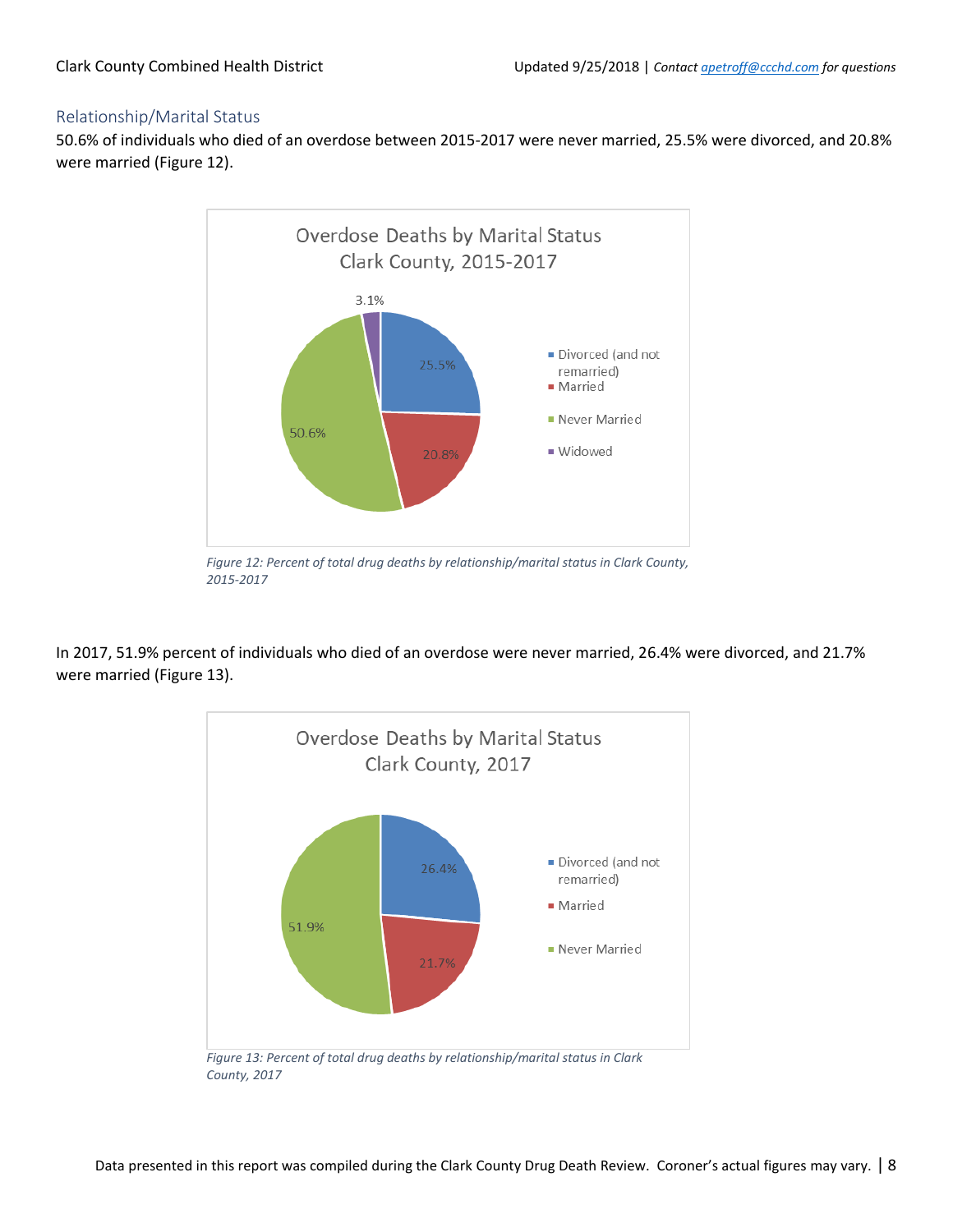#### <span id="page-8-0"></span>Employment Status

54.4% of individuals who died of an overdose between 2015-2017 were employed, 19% were not employed, and 10% were not employed due to a disability (Figure 14).



*Figure 14: Percent of total drug deaths by employment status in Clark County, 2015- 2017*

Over half of the deaths reviewed in 2017 (55.8%) were employed, 13.2% were not employed, and 8.5% were not employed due to a disability (Figure 15).



*Figure 15: Percent of total drug deaths by employment status in Clark County, 2017*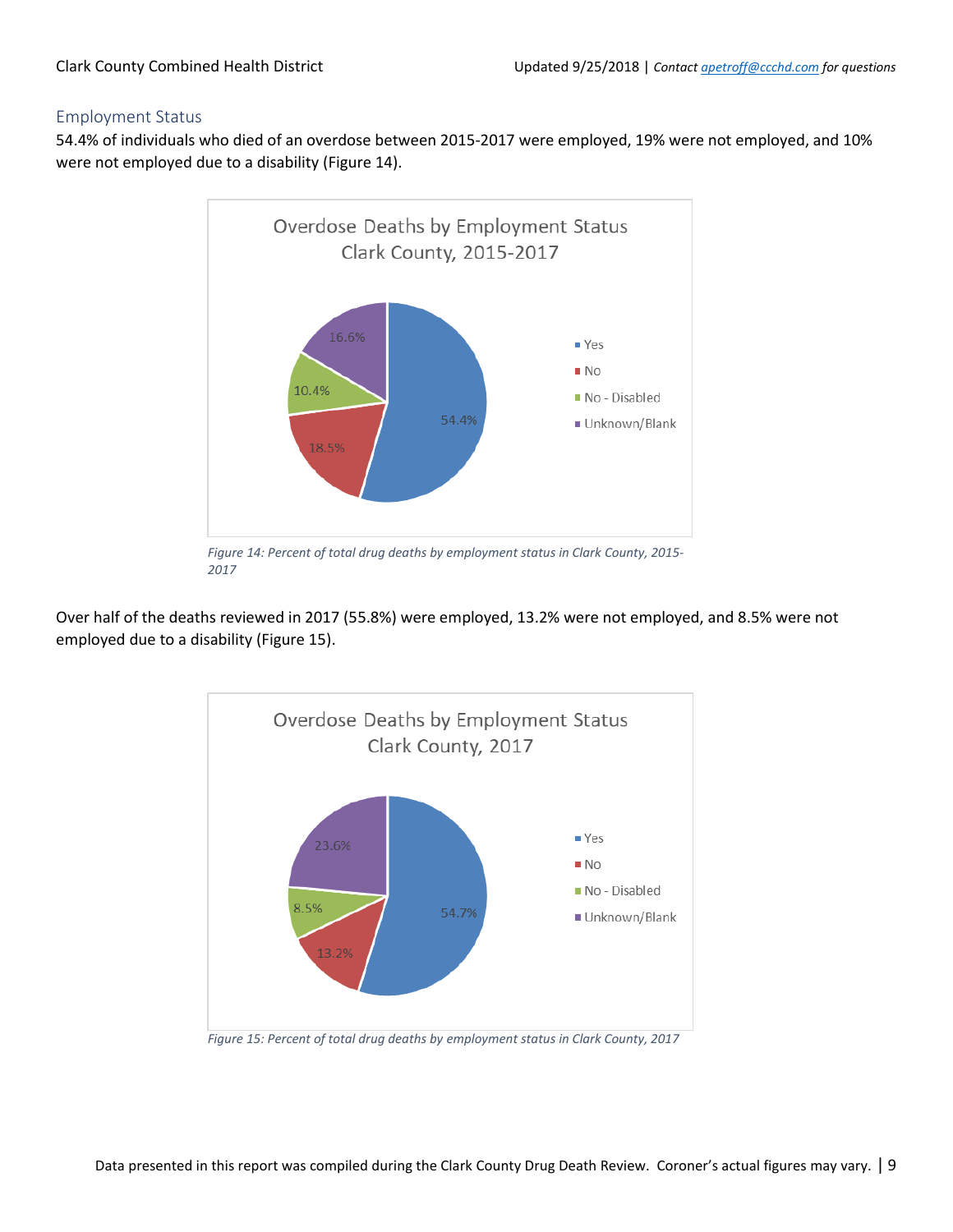#### <span id="page-9-0"></span>Minor Children

22% of individuals who died of an overdose in Clark County between 2015-2017 had minor children (Figure 16). There was no information about minor children available for 61.8% of deaths.



*Figure 16: Percent of total drug deaths by minor children in Clark County, 2015-2017*

In 2017, 30.2% of individuals who died of an overdose in Clark County had minor children (Figure 17). There was no information of minor children available for 47.2% of deaths.



*Figure 17: Percent of total drug deaths by minor children in Clark County, 2017*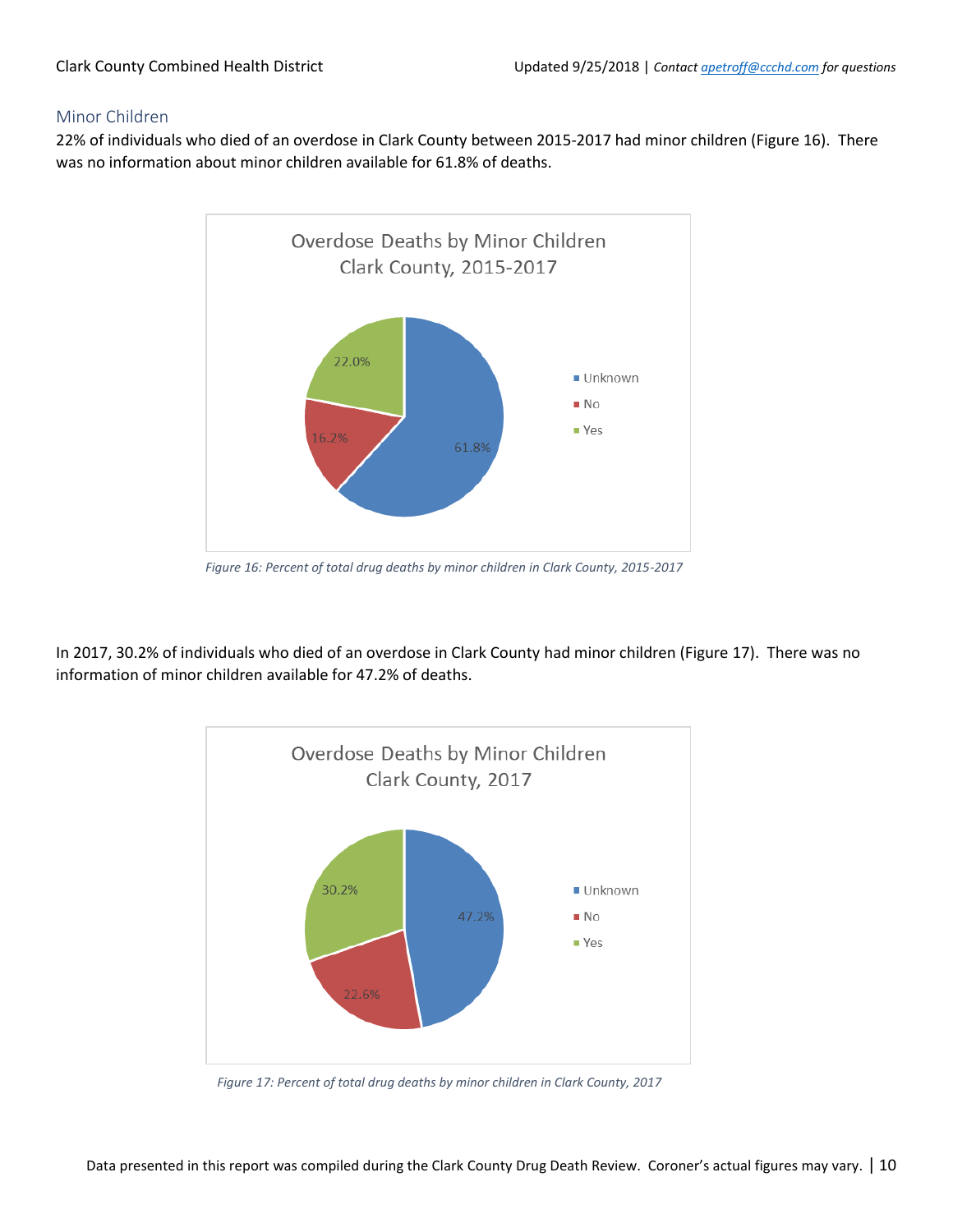### <span id="page-10-0"></span>Health

### <span id="page-10-1"></span>Significant Medical Conditions

\*A Significant Medical Condition Mention means that there was a report of physical illness for the individual at some point in their lives. Individuals may have multiple significant medical conditions by the time of death, so percentages may sum to more than 100%.

29% of individuals who died of an overdose in Clark County between 2015-2017 did not have a reported significant medical condition (Figure 18). The most common significant medical condition reported was Cardiovascular Disease, accounting for 33.6% of deaths, followed by Pulmonary Disease (20.8%).



*Figure 18: Significant Medical Condition Mentions in Clark County, 2015-2017*

In 2017, 35.9% of individuals who died of an overdose in Clark County did not have a reported significant medical condition (Figure 19). The most common significant medical condition reported in 2017 was Cardiovascular Disease, accounting for 24.5% of deaths, followed by Pulmonary Disease (22.6%).



*Figure 19: Percent of total drug deaths with reports of significant medical conditions in Clark County, 2017*

Data presented in this report was compiled during the Clark County Drug Death Review. Coroner's actual figures may vary. | 11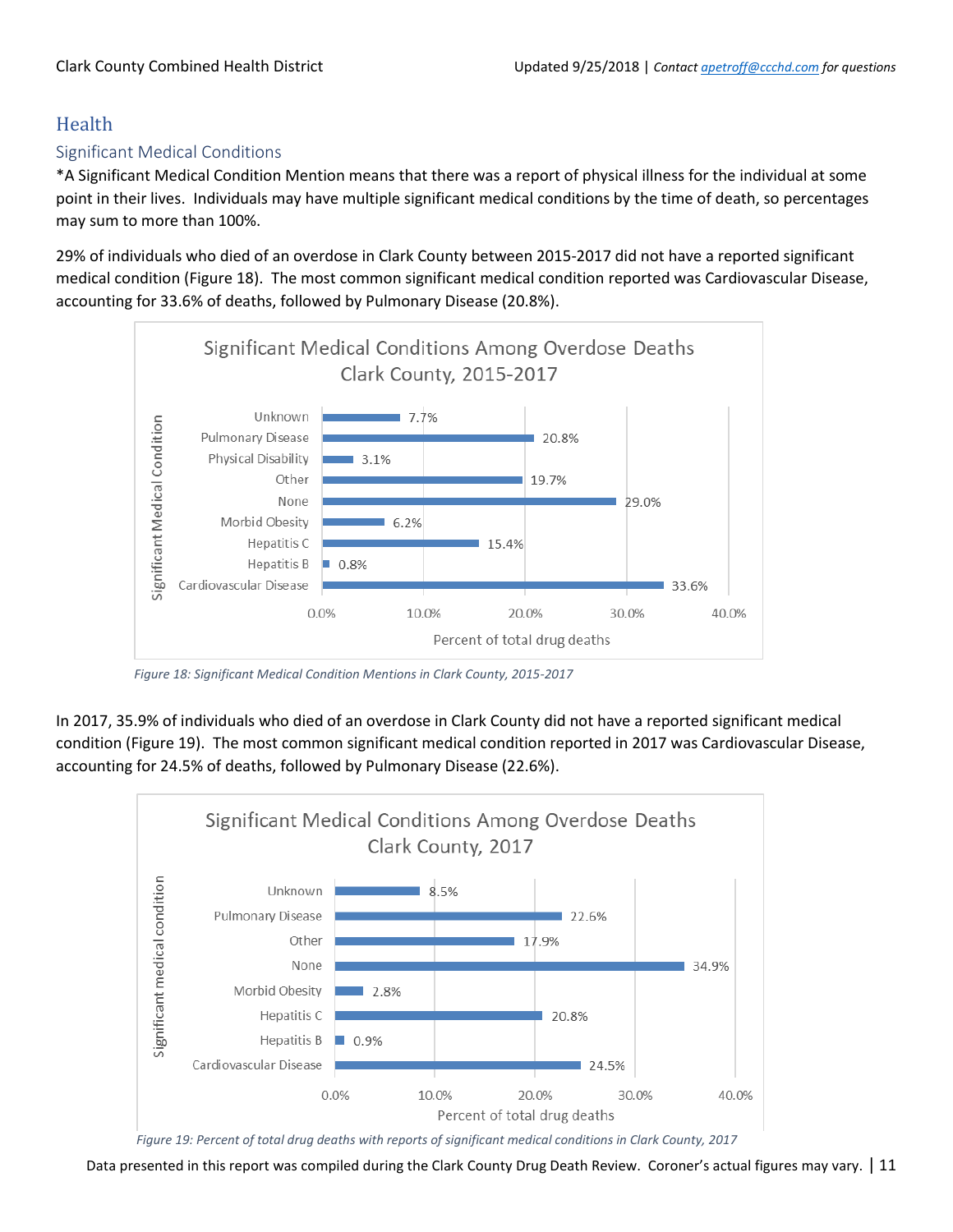### <span id="page-11-0"></span>Trauma and Mental Health

35.9% of individuals who died of an overdose death between 2015-2017 had experienced some type of trauma (Figure 20). There was no information about trauma experience available for 57.1% of deaths. In 2017, the percent of individuals who experienced trauma was higher (42.5%).



*Figure 20: Percent of total drug deaths by trauma experience in Clark County, 2015-2017*

Of those individuals who died of an overdose death in 2017 and who had a report of trauma experience in their lives, 44.8% reported physical abuse, 25.4% reported sexual abuse, and 10.4% reported domestic abuse (Figure 21).



*Figure 21: Percent of total drug deaths by trauma type in Clark County, 2017*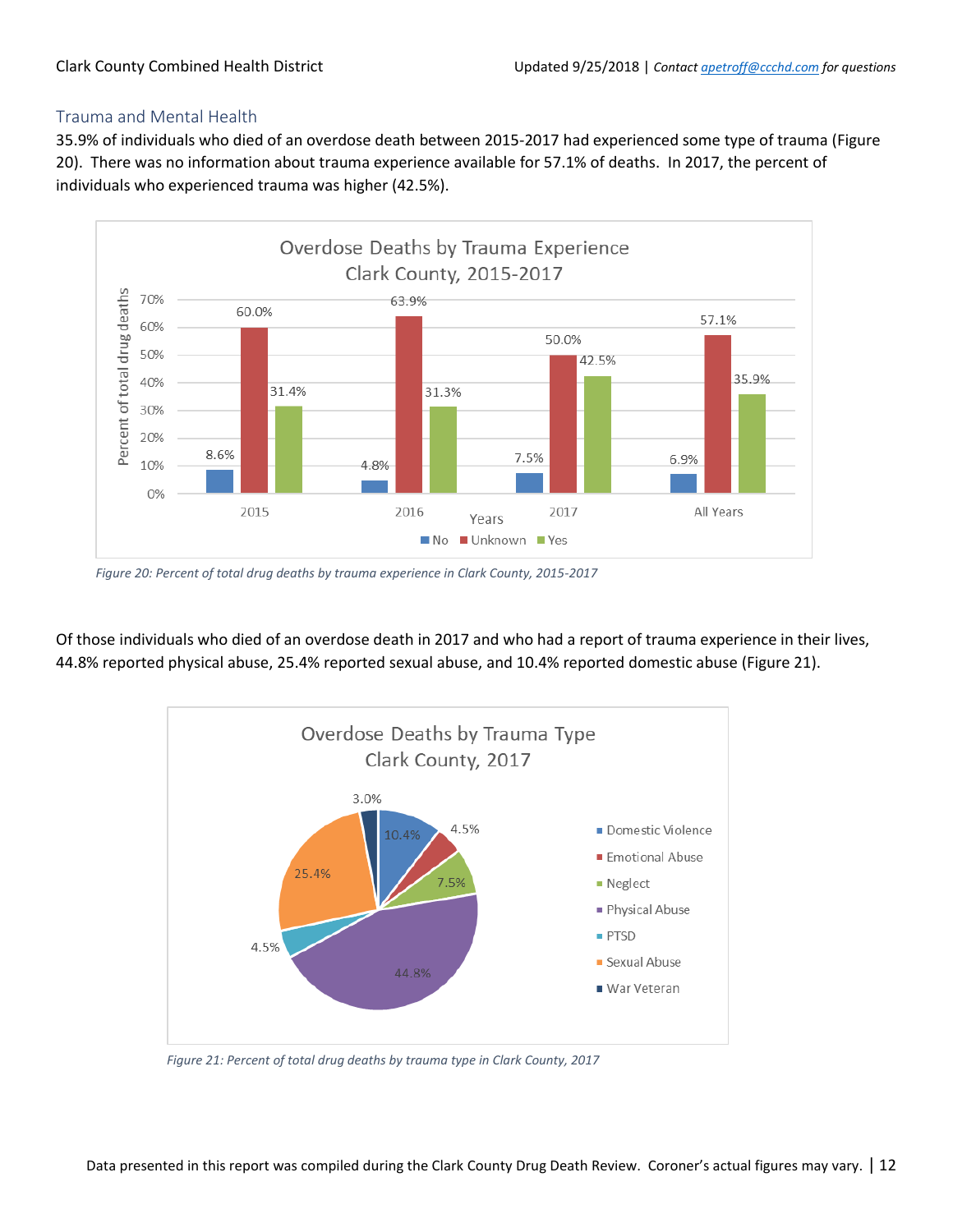### <span id="page-12-0"></span>Criminal History

### <span id="page-12-1"></span>Previous Arrests

57.5% of individuals who died of an overdose death between 2015-2017 had previous arrests (Figure 22). In 2017, 62.3% of individuals who died of an overdose death had previous arrests (Figure 23).



*Figure 22: Percent of drug deaths by previous arrests in Clark County, 2015-2017*



*Figure 23: Percent of drug deaths by previous arrests in Clark County, 2017*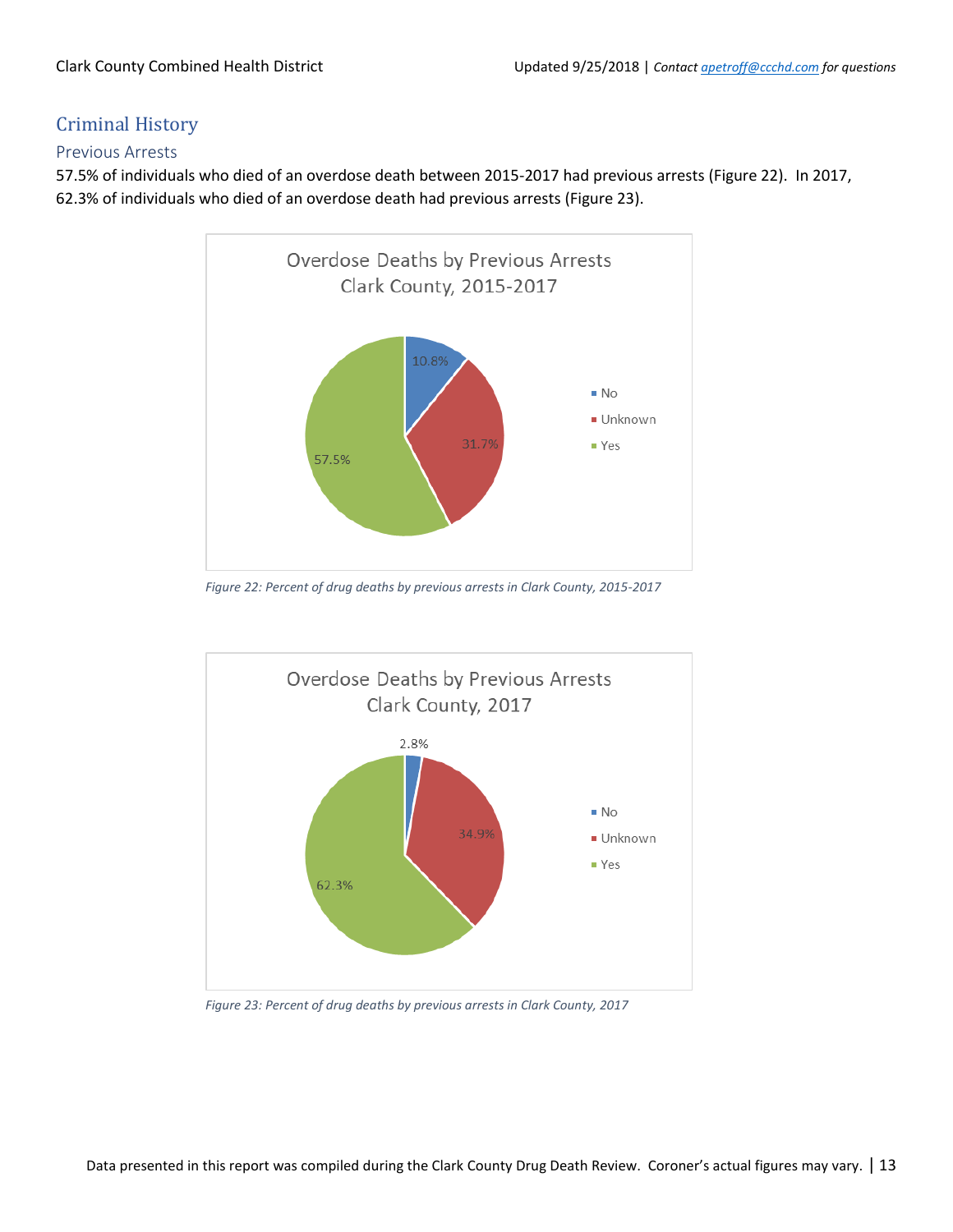### <span id="page-13-0"></span>Previous Arrests Relating to Substance Abuse

Of those individuals who died of an overdose in Clark County between 2015-2017 and had reports of previous arrests, 28.2% had arrests relating to substance abuse (Figure 24). In 2017, 36.7% of individuals who died of an overdose had previous arrests relating to substance abuse, a 71% increase from 2016 (19.3%) (Figure 25).



*Figure 24: Percent of drug deaths by previous arrests relating to substance abuse in Clark County, 2015-2017*



*Figure 25: Percent of drug deaths by previous arrests relating to substance abuse in Clark County, 2017*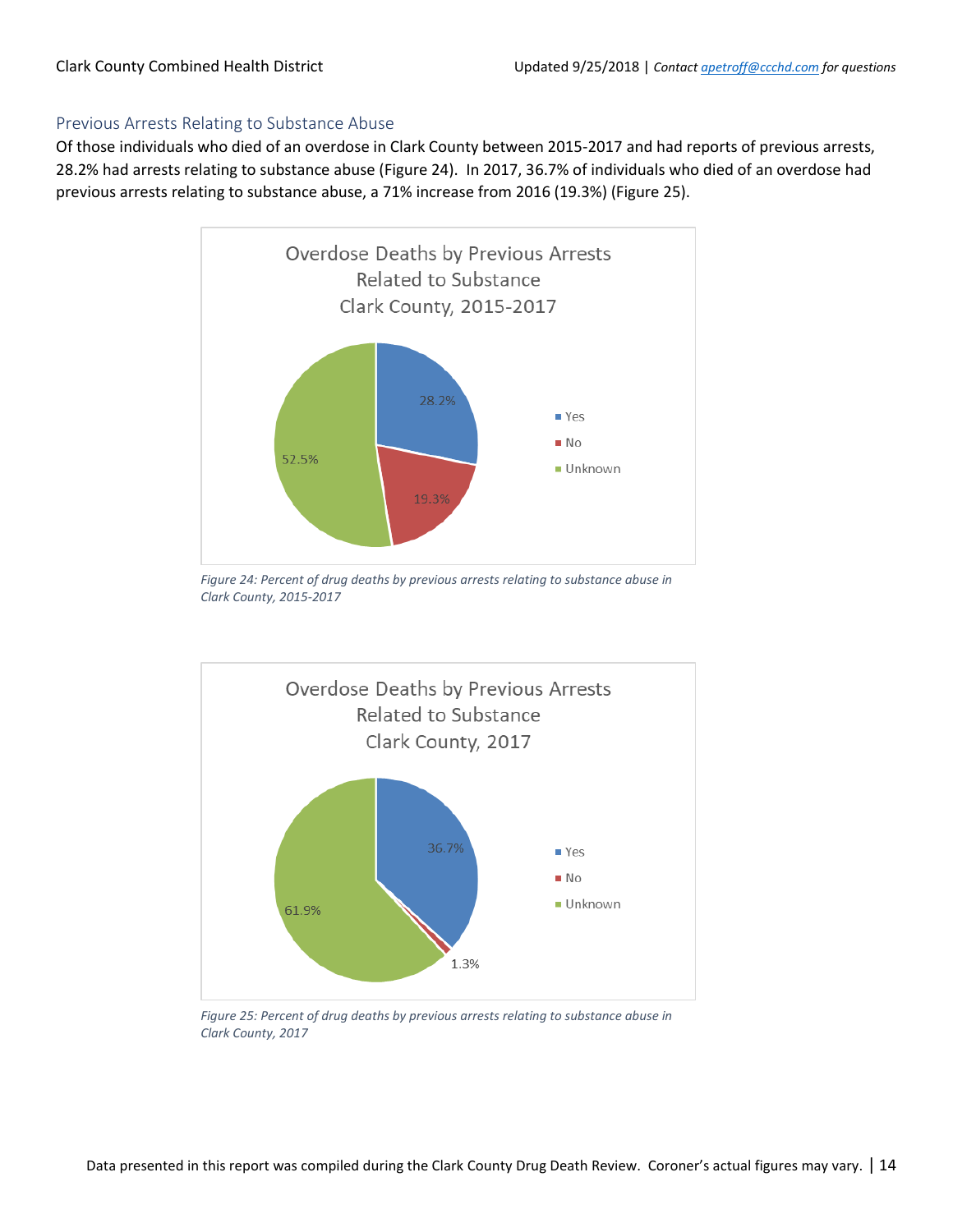### <span id="page-14-0"></span>Drugs Involved in Overdose Deaths

\*A Drug Mention means that a substance was found in the individual's body at the time of hospital admission or after death, as reported in the Clark County Coroner's toxicology screen. The substance was not necessarily the cause of death and individuals may have multiple substance in their system at the time of death, so percentages may sum to more than 100%.

### <span id="page-14-1"></span>Drug Mentions, 2015-2017

Opiates were the most common substance found in toxicology screens, appearing in 87.6% of cases from 2015-2017.

Illicit Fentanyl was involved in 58.7% of deaths, followed by Fentanyl Analogues (43.2%) (Table 2) (Figure 26). Please see Appendix I for detailed data tables for Fentanyl Analogues, Prescription Opioids, and Benzodiazepines.



*Figure 26: Percent of drug mentions in overdose deaths in Clark County, 2015-2017*

| <b>Substance</b>            | # of Mentions % of Deaths |       |
|-----------------------------|---------------------------|-------|
| <b>Opiates</b>              |                           |       |
| Fentanyl Analogue           | 112                       | 43.2% |
| <b>Illicit Fentanyl</b>     | 152                       | 58.7% |
| <b>Prescription Opioids</b> | 64                        | 24.7% |
| Heroin                      | 52                        | 20.1% |
| Cocaine                     | 95                        | 36.7% |
| Benzodiazepines             | 33                        | 12.7% |
| Methamphetamine             | q                         | 3.5%  |
| Ethanol                     | 41                        | 15.8% |

*Table 2: Drug Mentions in Overdose Deaths in Clark County, 2015-2017*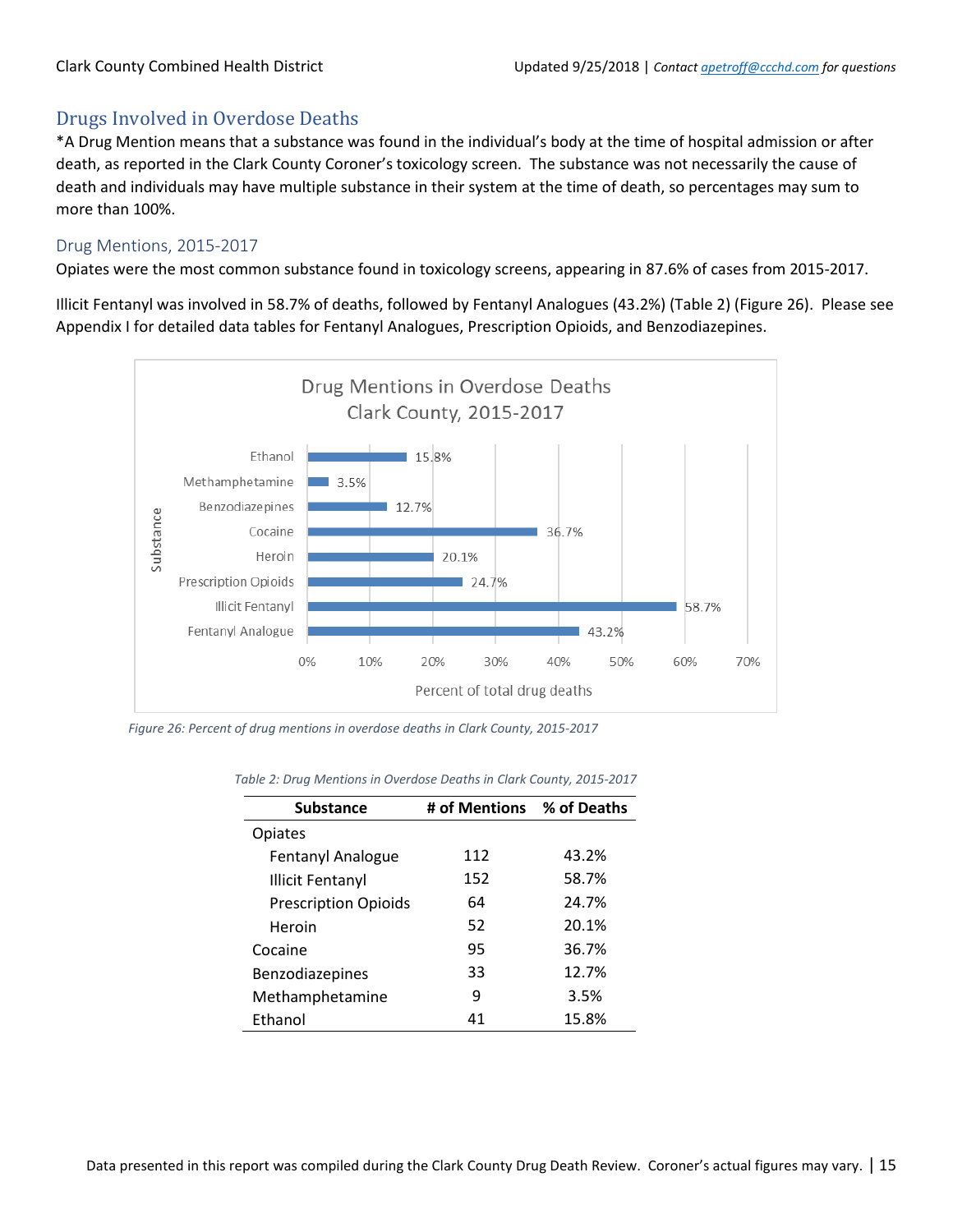### <span id="page-15-0"></span>Drug Mentions, 2017

Opiates were the most common substance found in toxicology screens, appearing in 88.7% of cases in 2017.

Fentanyl Analogues were involved in 83% of deaths, followed by Illicit Fentanyl (52.8%) (Table 3) (Figure 27). Please see Appendix II for detailed data tables for Fentanyl Analogues, Prescription Opioids, and Benzodiazepines.



*Figure 27: Percent of drug mentions in overdose deaths in Clark County, 2017*

| <b>Substance</b>            | # of Mentions % of Deaths |       |
|-----------------------------|---------------------------|-------|
| Opiates                     |                           |       |
| <b>Fentanyl Analogue</b>    | 88                        | 83.0% |
| <b>Illicit Fentanyl</b>     | 56                        | 52.8% |
| <b>Prescription Opioids</b> | 22                        | 20.8% |
| Heroin                      | 3                         | 2.8%  |
| Cocaine                     | 43                        | 40.6% |
| Benzodiazepines             | 8                         | 7.5%  |
| Methamphetamine             | 6                         | 5.7%  |
| Ethanol                     | 18                        | 17.0% |

*Table 3: Drug Mentions in Overdose Deaths in Clark County, 2017*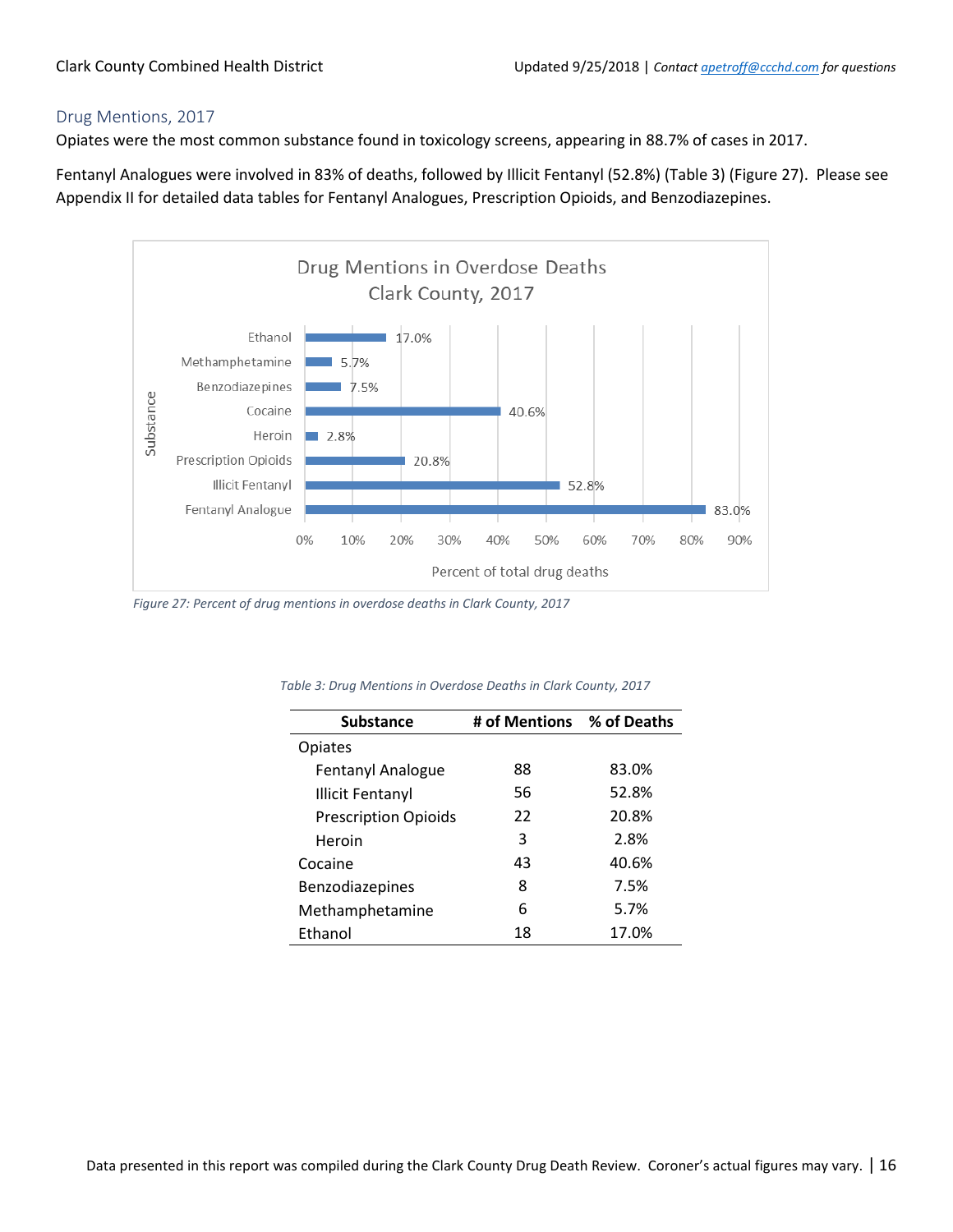### <span id="page-16-0"></span>Appendix I: Drug Mention Data Tables, 2015-2017

| <b>Fentanyl analogues</b>                     | # of Mentions | % of Deaths |
|-----------------------------------------------|---------------|-------------|
| Carfentanil                                   | 43            | 16.6%       |
| Despropionylfentany                           | 10            | 3.9%        |
| Acrylfentanyl                                 | 18            | 6.9%        |
| Acetylfentanyl                                | 4             | 1.5%        |
| Fluorbutyrylfentanyl/Fluoroisobutyrylfentanyl | 3             | 1.2%        |
| Cyclopropylfentanyl                           | 3             | 1.2%        |
| Butyryl/Isobutyryl Fentanyl                   | 4             | 1.5%        |
| Benzylfentanyl                                | 1             | 0.4%        |
| Furanylfentanyl                               | 25            | 9.7%        |
| Methoxyacetylfentanyl                         | 1             | 0.4%        |

*Table 4: Fentanyl Analogue Drug Mentions in Overdose Deaths in Clark County, 2015-2017*

*Table 5: Prescription Opioid Drug Mentions in Overdose Deaths in Clark County, 2015-2017*

| Prescription Opioids # of Mentions % of Deaths |    |      |
|------------------------------------------------|----|------|
| Oxycodone                                      | 22 | 8.5% |
| Methadone                                      | 5  | 1.9% |
| Hydrocodone                                    | 9  | 3.5% |
| Morphine                                       | 14 | 5.4% |
| Tramadol                                       | 9  | 3.5% |
| Codeine                                        | 1  | 0.4% |
| Oxymorphone                                    | 1  | 0.4% |
| U-47700                                        | 3  | 1.2% |

*Table 6: Benzodiazepine Drug Mentions in Overdose Deaths in Clark County, 2015-2017*

| Benzodiazepines # of Mentions % of Deaths |    |      |
|-------------------------------------------|----|------|
| Alprazolam                                | 16 | 6.2% |
| Diazepam                                  | 10 | 3.9% |
| Clonazepam                                | 6  | 2.3% |
| Meprobamate                               | 1  | 0.4% |